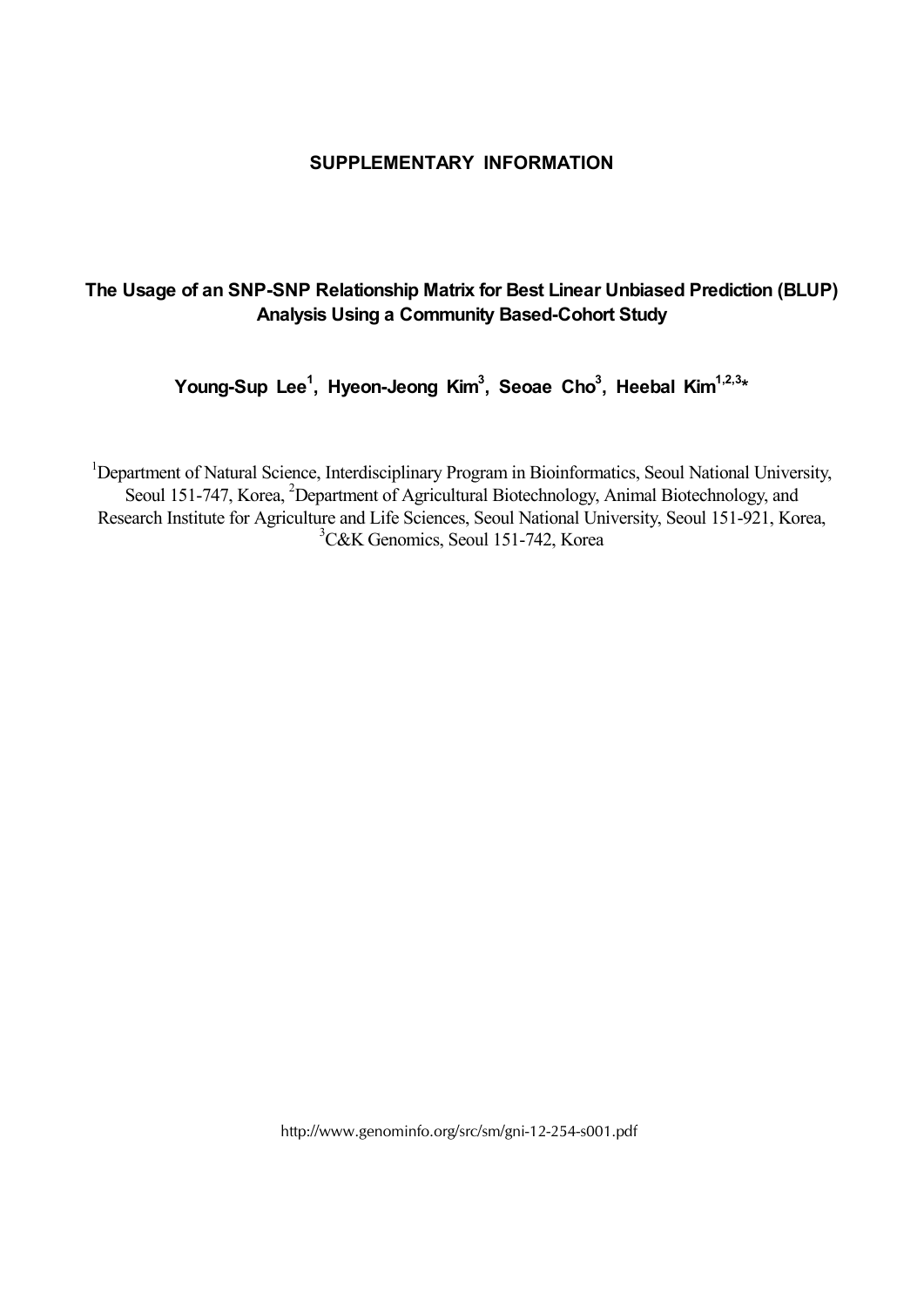| ID               | Height | Sex              | G-BLUP     | SNP-BLUP   | SNP-GBLUP  |
|------------------|--------|------------------|------------|------------|------------|
| 1                | 156    | $\sqrt{2}$       | 1.648225   | 0.911914   | 1.648219   |
| $\boldsymbol{2}$ | 170.5  | $\mathbf{1}$     | 1.483278   | 0.517589   | 1.483253   |
| $\mathfrak{Z}$   | 158.1  | $\overline{c}$   | 2.633289   | 1.538064   | 2.633256   |
| $\overline{4}$   | 157    | $\overline{c}$   | 2.68686    | 1.768591   | 2.68684    |
| 5                | 145.5  | $\overline{c}$   | $-4.0131$  | $-4.092$   | $-4.01308$ |
| $\epsilon$       | 161.9  | $\overline{2}$   | 4.469241   | 3.264376   | 4.469209   |
| $\overline{7}$   | 151.5  | $\overline{2}$   | $-0.87395$ | $-1.28892$ | $-0.87394$ |
| $8\,$            | 178    | $\mathbf{1}$     | 5.852538   | 4.40246    | 5.852492   |
| $\mathbf{9}$     | 158.3  | $\overline{2}$   | 2.504963   | 1.669991   | 2.504954   |
| 10               | 153.5  | $\mathbf{1}$     | $-6.7398$  | $-6.38447$ | $-6.73975$ |
| 11               | 156    | $\overline{2}$   | 1.666214   | 0.745763   | 1.666191   |
| 12               | 174    | 1                | 3.948101   | 2.843941   | 3.948075   |
| 13               | 167.4  | $\mathbf{1}$     | 0.540129   | 0.040505   | 0.540138   |
| 14               | 156.1  | $\sqrt{2}$       | 1.46345    | 0.696352   | 1.46344    |
| 15               | 154    | $\overline{c}$   | 0.561605   | $-0.20975$ | 0.561589   |
| 16               | 143.6  | $\overline{c}$   | $-5.29632$ |            | $-5.29628$ |
|                  |        | $\overline{c}$   |            | $-5.15257$ |            |
| $17\,$<br>18     | 162.1  | $\overline{2}$   | 4.577998   | 3.353439   | 4.577965   |
|                  | 153    | $\overline{c}$   | 0.157351   | $-0.33828$ | 0.157358   |
| 19               | 159.7  |                  | 3.193719   | 2.180766   | 3.193697   |
| 20               | 147.5  | $\overline{2}$   | $-3.39569$ | $-3.38528$ | $-3.39565$ |
| 21               | 159    | $\mathbf{1}$     | $-4.56443$ | $-4.61144$ | $-4.56441$ |
| 22               | 165.8  | $\mathbf{1}$     | $-0.81186$ | $-1.23908$ | $-0.81185$ |
| 23               | 172    | $\,1\,$          | 3.11896    | 2.130818   | 3.118938   |
| 24               | 171.5  | $\mathbf{1}$     | 2.717489   | 1.7975     | 2.717472   |
| 25               | 157    | $\overline{c}$   | 1.609231   | 0.8463     | 1.609225   |
| 26               | 145.4  | $\overline{c}$   | $-4.91548$ | $-4.92232$ | $-4.91545$ |
| 27               | 164    | $\mathbf 1$      | $-0.72305$ | $-1.09665$ | $-0.72304$ |
| 28               | 155.4  | $\mathbf{1}$     | $-5.93336$ | $-5.70991$ | $-5.93332$ |
| 29               | 162.1  | $\overline{c}$   | 4.770904   | 3.433848   | 4.77086    |
| 30               | 155.3  | $\overline{c}$   | 1.315899   | 0.686963   | 1.315901   |
| 31               | 175.3  | $\mathbf{1}$     | 4.465203   | 3.322152   | 4.465176   |
| 32               | 159.7  | $\overline{2}$   | 3.825022   | 2.804944   | 3.825001   |
| 33               | 175    | $\mathbf{1}$     | 4.696189   | 3.519737   | 4.696158   |
| 34               | 151.3  | $\sqrt{2}$       | $-1.21501$ | $-1.65395$ | $-1.215$   |
| 35               | 157.1  | $\overline{2}$   | 2.2699     | 1.415556   | 2.269886   |
| 36               | 164.7  | $\mathbf{1}$     | $-0.91886$ | $-1.32805$ | $-0.91885$ |
| 37               | 157.2  | $\mathbf{1}$     | $-5.21908$ | $-5.01209$ | $-5.21904$ |
| 38               | 153.3  | $\overline{2}$   | 0.424467   | $-0.21125$ | 0.424463   |
| 39               | 172.6  | $\,1$            | 2.67969    | 1.77551    | 2.679677   |
| 40               | 168    | 1                | 0.902939   | 0.232925   | 0.902934   |
| 41               | 166.5  | $\,1$            | $-0.53252$ | $-1.12386$ | $-0.53252$ |
| 42               | 148.1  | $\sqrt{2}$       | $-2.87264$ | $-2.95374$ | $-2.87261$ |
| 43               | 156.5  | $\overline{2}$   | 1.940328   | 1.190233   | 1.940322   |
| 44               | 151.2  | $\sqrt{2}$       | $-0.96373$ | $-1.50465$ | $-0.96373$ |
| 45               | 161    | $\overline{c}$   | 3.697817   | 2.604254   | 3.697792   |
| 46               | 151.4  | $\overline{c}$   | $-0.7596$  | $-1.27732$ | $-0.7596$  |
| 47               | 171    | $\,1\,$          | 2.718487   | 1.759407   | 2.718465   |
| 48               | 150.5  | $\boldsymbol{2}$ | $-1.68384$ | $-2.10578$ | $-1.68383$ |
| 49               | 149.8  | $\boldsymbol{2}$ | $-2.13181$ | $-2.2962$  | $-2.13178$ |
| 50               | 143.4  | $\sqrt{2}$       | $-5.64759$ | $-5.5306$  | $-5.64755$ |
| 51               | 153.7  | $\overline{c}$   | $-0.01213$ | $-0.54869$ | $-0.01213$ |
| 52               | 143    | $\overline{c}$   | $-5.58965$ | $-5.37865$ | $-5.58961$ |
| 53               | 160.5  | $\sqrt{2}$       | 3.823257   | 2.661133   | 3.823224   |
| 54               | 161.5  | 1                | $-2.77593$ | $-3.10262$ | $-2.77592$ |

**Supplementary Table 1.** This table shows the predicted genetic values of the 1st–500th human individuals according to the BLUP methods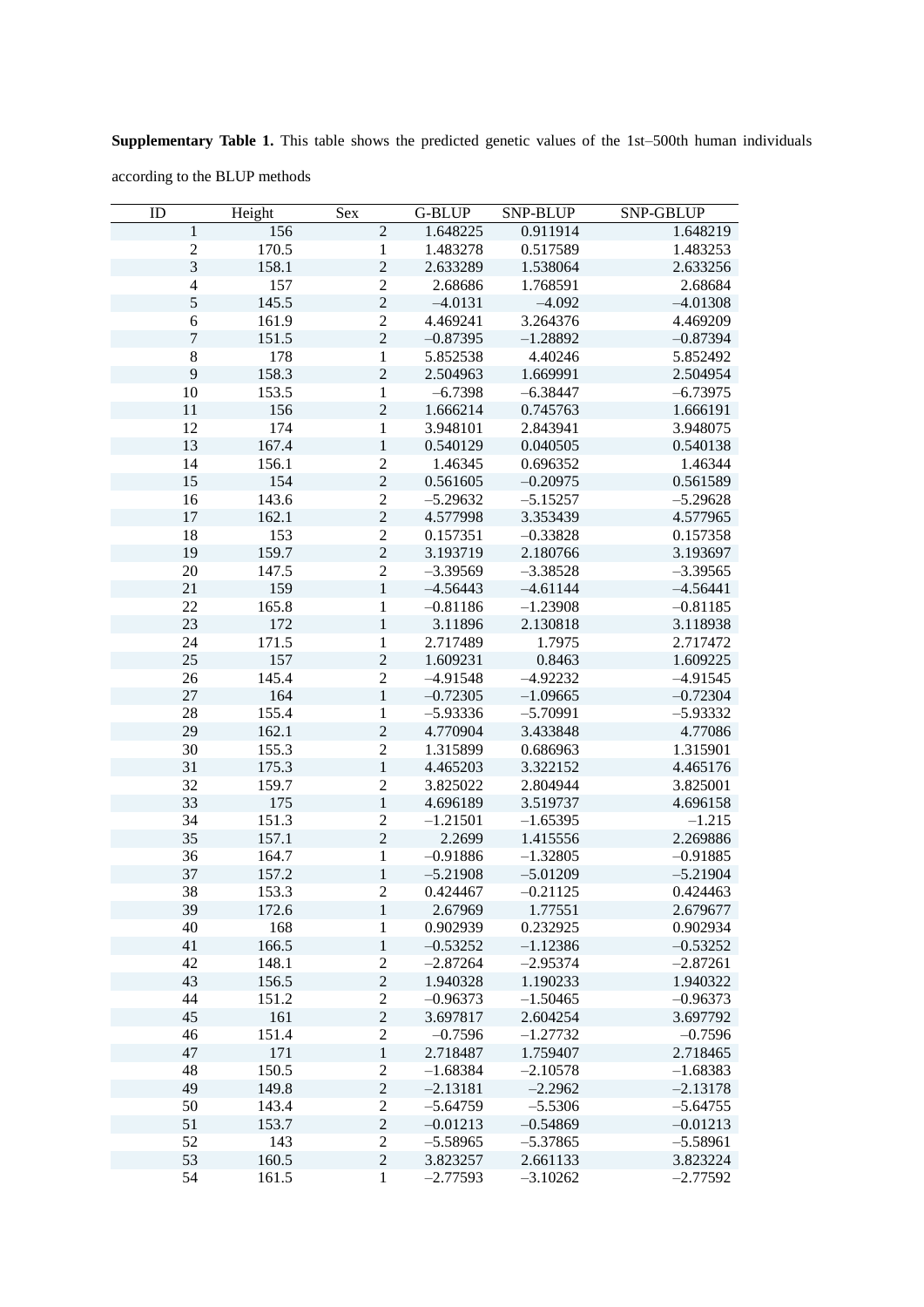| 55     | 156.2 | $\mathbf{2}$   | 1.853024   | 1.139107   | 1.85302    |
|--------|-------|----------------|------------|------------|------------|
| 56     | 157.6 | $\overline{c}$ | 2.481937   | 1.621284   | 2.481923   |
| 57     | 153.6 | $\overline{c}$ | 0.603728   | 0.009288   | 0.603728   |
| 58     | 158.1 | 1              | $-4.75155$ | $-4.60879$ | $-4.75151$ |
| 59     | 164   | $\,1$          | $-1.06255$ | $-1.54722$ | $-1.06255$ |
| 60     | 155.3 | $\overline{c}$ | 0.741485   | 0.076272   | 0.741483   |
| 61     | 161.3 | $\mathbf{1}$   | $-3.42907$ | $-3.4961$  | $-3.42904$ |
| 62     |       |                |            |            |            |
|        | 153.7 | $\overline{c}$ | 0.235959   | $-0.33259$ | 0.235961   |
| 63     | 167.5 | $\mathbf{1}$   | 1.049864   | 0.559384   | 1.049875   |
| 64     | 169.8 | $\mathbf{1}$   | 1.457058   | 0.553441   | 1.457036   |
| 65     | 148.7 | $\overline{2}$ | $-2.08196$ | $-2.25848$ | $-2.08194$ |
| 66     | 159   | $\overline{c}$ | 3.079868   | 2.134459   | 3.079851   |
| 67     | 156.5 | $\overline{c}$ | 2.14288    | 1.354854   | 2.142871   |
| 68     | 161.2 | $\overline{c}$ | 4.197379   | 2.999474   | 4.197345   |
| 69     | 150.7 | $\overline{c}$ | $-1.24236$ | $-1.5771$  | $-1.24234$ |
| $70\,$ | 144.1 | $\overline{c}$ | $-4.82955$ | $-4.7417$  | $-4.82952$ |
| $71\,$ | 170.5 | $\,1$          | 2.478672   | 1.532989   | 2.47865    |
|        |       |                |            |            |            |
| 72     | 143.9 | $\overline{c}$ | $-4.83551$ | $-4.69078$ | $-4.83547$ |
| 73     | 162.1 | $\mathbf{1}$   | $-2.68528$ | $-2.90017$ | $-2.68526$ |
| 74     | 168.7 | $\mathbf{1}$   | 0.867356   | 0.202253   | 0.867353   |
| 75     | 163.5 | $\mathbf{1}$   | $-1.97596$ | $-2.33965$ | $-1.97595$ |
| 76     | 166.7 | $\mathbf{1}$   | 0.262647   | $-0.43814$ | 0.262636   |
| 77     | 162.3 | $\mathbf{1}$   | $-2.43418$ | $-2.63089$ | $-2.43416$ |
| 78     | 152   | $\overline{c}$ | $-0.73522$ | $-1.1746$  | $-0.73521$ |
| 79     | 174   | $\mathbf{1}$   | 4.031545   | 2.889675   | 4.031515   |
| 80     | 161.3 | 1              | $-2.51316$ | $-2.68538$ | $-2.51314$ |
|        |       |                |            |            |            |
| 81     | 174.3 | $\mathbf{1}$   | 4.684569   | 3.437582   | 4.684531   |
| 82     | 152.4 | $\overline{c}$ | $-0.37384$ | $-0.88098$ | $-0.37384$ |
| 83     | 149.7 | $\overline{c}$ | $-1.75384$ | $-2.07037$ | $-1.75383$ |
| 84     | 178   | $\,1$          | 6.297644   | 4.772501   | 6.297591   |
| 85     | 151.7 | $\overline{c}$ | $-0.56044$ | $-1.17721$ | $-0.56045$ |
| 86     | 151.8 | $\overline{c}$ | $-1.52793$ | $-1.96813$ | $-1.52792$ |
| 87     | 155.8 | $\overline{c}$ | 1.17772    | 0.352444   | 1.177704   |
| 88     | 151.2 | $\overline{2}$ | $-1.81747$ | $-2.23493$ | $-1.81746$ |
| 89     | 155.5 | $\overline{c}$ | 1.104521   | 0.24053    | 1.1045     |
|        |       |                |            |            |            |
| 90     | 155.5 | $\overline{c}$ | 1.195699   | 0.599555   | 1.195704   |
| 91     | 159   | $\overline{c}$ | 3.162393   | 2.196274   | 3.162374   |
| 92     | 169.7 | $\mathbf{1}$   | 1.770943   | 1.039084   | 1.770938   |
| 93     | 157.3 | $\overline{c}$ | 2.192378   | 1.318343   | 2.192362   |
| 94     | 162.4 | 1              | $-2.25873$ | $-2.5394$  | $-2.25872$ |
| 95     | 142.3 | $\overline{c}$ | $-5.83334$ | $-5.52658$ | $-5.83329$ |
| 96     | 169   | $\,1$          | 1.3331     | 0.586473   | 1.333092   |
| 97     | 167.5 | $\,1$          | 0.753709   | $-0.01283$ | 0.753695   |
| 98     | 148.4 | $\overline{c}$ | $-2.39626$ | $-2.50467$ | $-2.39623$ |
| 99     | 170   | $\mathbf{1}$   | 1.668907   | 0.71477    | 1.668882   |
| 100    | 159.1 |                |            |            |            |
|        |       | $\mathbf{1}$   | $-4.35754$ | $-4.45365$ | $-4.35752$ |
| 101    | 169.8 | $\mathbf{1}$   | 1.636599   | 0.709242   | 1.636576   |
| 102    | 162.4 | $\mathbf{1}$   | $-2.25217$ | $-2.65795$ | $-2.25217$ |
| 103    | 155   | $\overline{c}$ | 0.589171   | $-0.10548$ | 0.589166   |
| 104    | 165.5 | $\mathbf{1}$   | $-0.57955$ | $-1.14322$ | $-0.57956$ |
| 105    | 153.6 | $\overline{c}$ | 0.365411   | $-0.21342$ | 0.365412   |
| 106    | 167   | $\mathbf{1}$   | 0.132613   | $-0.5045$  | 0.13261    |
| 107    | 166.2 | $\,1$          | $-0.3814$  | $-1.0355$  | $-0.38141$ |
| 108    | 170.6 | $\,1$          | 1.873956   | 0.849028   | 1.873927   |
| 109    | 154.5 | $\overline{c}$ | 1.156963   | 0.446707   | 1.156955   |
|        |       |                |            |            |            |
| 110    | 171.5 | $\,1$          | 2.639819   | 1.739018   | 2.639804   |
| 111    | 152.5 | $\overline{c}$ | 0.189303   | $-0.27963$ | 0.189312   |
| 112    | 163.2 | $\mathbf{1}$   | $-1.61148$ | $-1.92131$ | $-1.61146$ |
| 113    | 151.8 | $\,1$          | $-8.16028$ | $-7.58278$ | $-8.16022$ |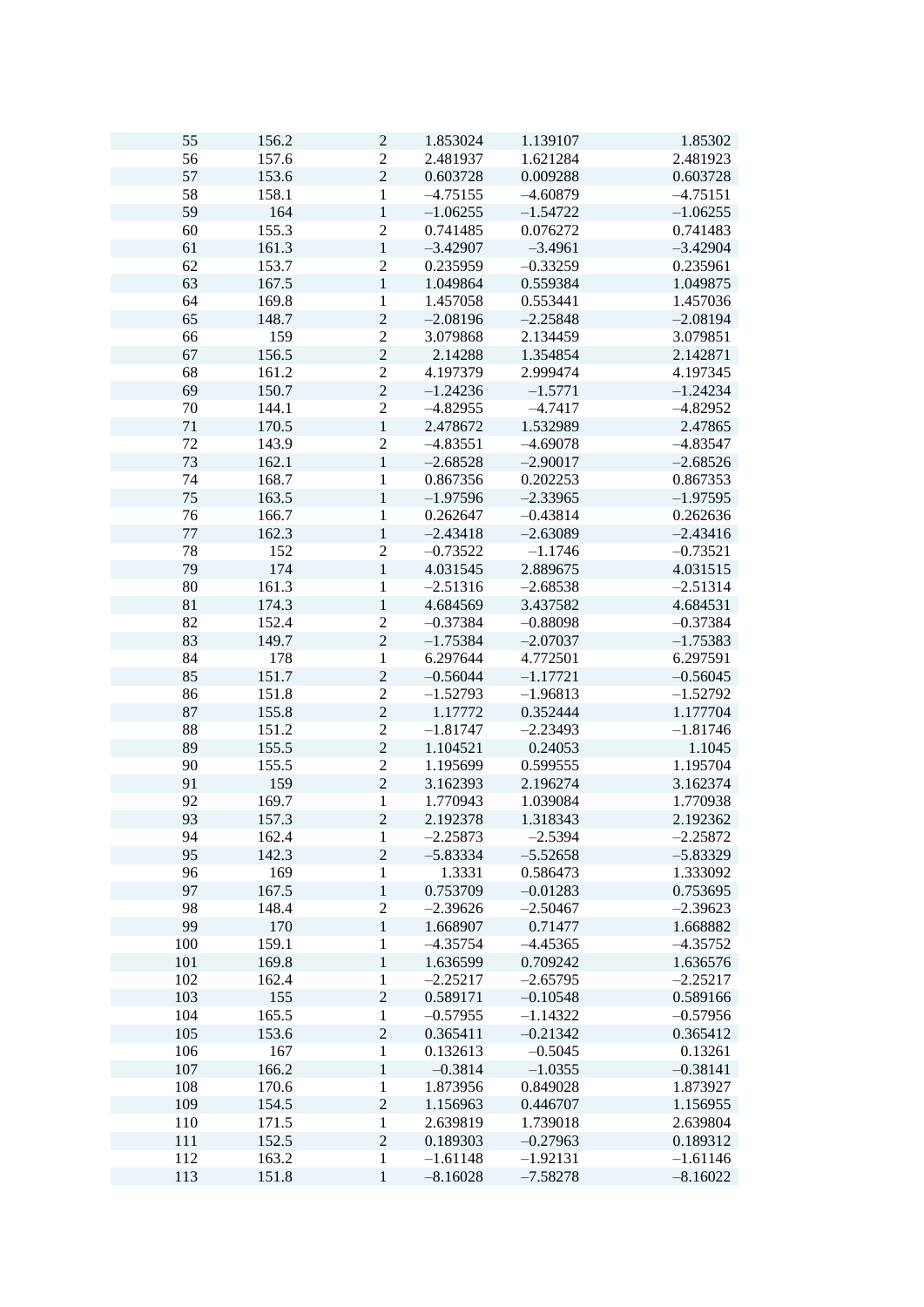| 114 | 160.9 | $\mathbf{1}$   | $-2.7429$  | $-2.86855$ | $-2.74288$ |
|-----|-------|----------------|------------|------------|------------|
| 115 | 147.1 | $\sqrt{2}$     | $-3.28821$ | $-3.49192$ | $-3.2882$  |
| 116 | 152.2 | $\sqrt{2}$     | $-0.52713$ | $-1.01073$ | $-0.52712$ |
|     |       |                |            |            |            |
| 117 | 160.1 | $\,1$          | $-3.52159$ | $-3.54675$ | $-3.52156$ |
| 118 | 150.3 | $\overline{c}$ | $-1.53108$ | $-1.89218$ | $-1.53107$ |
| 119 | 159.6 | $\overline{2}$ | 3.635851   | 2.591734   | 3.635827   |
| 120 | 167.7 | $\mathbf{1}$   | 0.556583   | $-0.05005$ | 0.556584   |
| 121 | 152.4 | $\overline{2}$ | 0.178577   | $-0.2899$  | 0.178585   |
| 122 | 153.2 | $\overline{2}$ | 0.476605   | 0.114499   | 0.476625   |
| 123 | 157   | $\overline{2}$ | 2.163644   | 1.194935   | 2.16362    |
| 124 | 173.6 | $\mathbf{1}$   | 4.145044   | 3.05061    | 4.145018   |
| 125 | 164.4 | $\overline{c}$ | 5.946954   | 4.591624   | 5.946916   |
| 126 | 172.6 | $\mathbf{1}$   | 2.796781   | 1.901681   | 2.79677    |
| 127 | 152   | $\overline{2}$ | $-0.55857$ | $-0.98957$ | $-0.55856$ |
| 128 | 166.6 | $\mathbf{1}$   | $-0.03768$ | $-0.60562$ | $-0.03768$ |
| 129 | 146   | $\overline{c}$ | $-3.48392$ | $-3.40062$ | $-3.48388$ |
| 130 | 171.5 | $\mathbf{1}$   | 3.019043   | 2.105309   | 3.019027   |
| 131 | 157.4 | $\overline{c}$ | 2.082726   | 1.309903   | 2.08272    |
| 132 | 162   | $\mathbf{1}$   | $-2.05861$ | $-2.28573$ | $-2.05859$ |
| 133 | 155   | $\overline{2}$ | 0.733918   | $-0.02271$ | 0.733906   |
| 134 | 150.5 | $\overline{2}$ | $-1.36689$ | $-1.82157$ | $-1.36689$ |
| 135 | 166.8 | $\mathbf{1}$   | 0.201221   | $-0.33595$ | 0.201226   |
| 136 | 148.5 | $\overline{2}$ | $-2.30485$ | $-2.60331$ | $-2.30484$ |
| 137 | 158   | $\overline{c}$ | 2.718002   | 1.795369   | 2.717984   |
| 138 | 159   | $\mathbf{2}$   | 2.897797   | 1.90762    | 2.897777   |
| 139 | 155.5 | $\mathbf{1}$   | $-6.26199$ | $-6.04955$ | $-6.26195$ |
| 140 | 165.6 |                |            | $-0.80361$ |            |
|     |       | $\mathbf{1}$   | $-0.39556$ |            | $-0.39555$ |
| 141 | 153   | $\sqrt{2}$     | $-0.12607$ | $-0.65894$ | $-0.12607$ |
| 142 | 156.4 | $\overline{c}$ | 2.009163   | 1.114046   | 2.009143   |
| 143 | 146.4 | $\overline{c}$ | $-3.58266$ | $-3.74977$ | $-3.58265$ |
| 144 | 151.4 | $\overline{2}$ | $-0.88551$ | $-1.32084$ | $-0.8855$  |
| 145 | 150.4 | $\overline{c}$ | $-1.75981$ | $-2.18111$ | $-1.7598$  |
| 146 | 153   | $\overline{c}$ | $-0.52029$ | $-1.13607$ | $-0.52029$ |
| 147 | 152.7 | $\overline{c}$ | $-0.82352$ | $-1.3174$  | $-0.82352$ |
| 148 | 153.8 | $\overline{2}$ | 0.703866   | 0.059825   | 0.703862   |
| 149 | 176.8 | $\,1\,$        | 5.528773   | 4.244465   | 5.528738   |
| 150 | 155.5 | $\mathbf{2}$   | 1.076708   | 0.298719   | 1.076696   |
| 151 | 165.2 | $\mathbf{1}$   | $-0.70008$ | $-1.24376$ | $-0.70009$ |
| 152 | 147.4 | $\overline{c}$ | $-3.41642$ | $-3.60599$ | $-3.4164$  |
| 153 | 169   | $\mathbf 1$    | 1.426961   | 0.677236   | 1.426952   |
| 154 | 155.7 | $\overline{2}$ | 1.041675   | 0.269633   | 1.041664   |
| 155 | 168.2 | $\mathbf 1$    | 0.503087   | $-0.10453$ | 0.503088   |
| 156 | 154.2 | $\mathbf{2}$   | 0.592467   | $-0.05075$ | 0.592464   |
| 157 | 152   | $\overline{c}$ | $-0.88884$ | $-1.31429$ | $-0.88883$ |
| 158 | 167.3 | $\mathbf 1$    | $-0.24803$ | $-0.77386$ | $-0.24802$ |
| 159 | 154.5 | $\overline{2}$ | 0.881897   | 0.218414   | 0.881893   |
| 160 | 150.7 | $\overline{c}$ | $-1.24736$ | $-1.67592$ | $-1.24736$ |
| 161 | 156   | $\overline{c}$ | 1.494157   | 0.739841   | 1.494149   |
| 162 | 150.5 | $\overline{c}$ | $-0.87842$ | $-1.19627$ | $-0.87841$ |
| 163 | 144.3 | $\sqrt{2}$     | $-4.60704$ | $-4.55571$ | $-4.60701$ |
| 164 | 167.4 | $\mathbf{1}$   | 0.239568   | $-0.51171$ | 0.239553   |
| 165 | 169   | $\,1\,$        | 1.477411   | 0.714231   | 1.477401   |
| 166 | 158.5 | $\overline{c}$ | 3.131008   | 2.126399   | 3.130984   |
| 167 | 155.2 | $\overline{c}$ | 1.302868   | 0.629414   | 1.302865   |
| 168 | 156.3 | $\overline{c}$ | 1.546261   | 0.726776   | 1.546248   |
|     |       | $\sqrt{2}$     |            |            |            |
| 169 | 144.3 |                | $-4.86245$ | $-4.76223$ | $-4.86241$ |
| 170 | 162.6 | $\mathbf 1$    | $-2.39023$ | $-2.49469$ | $-2.3902$  |
| 171 | 166.7 | $\mathbf{1}$   | 0.167726   | $-0.3985$  | 0.167728   |
| 172 | 167   | $\mathbf{1}$   | $-0.24105$ | $-0.90292$ | $-0.24106$ |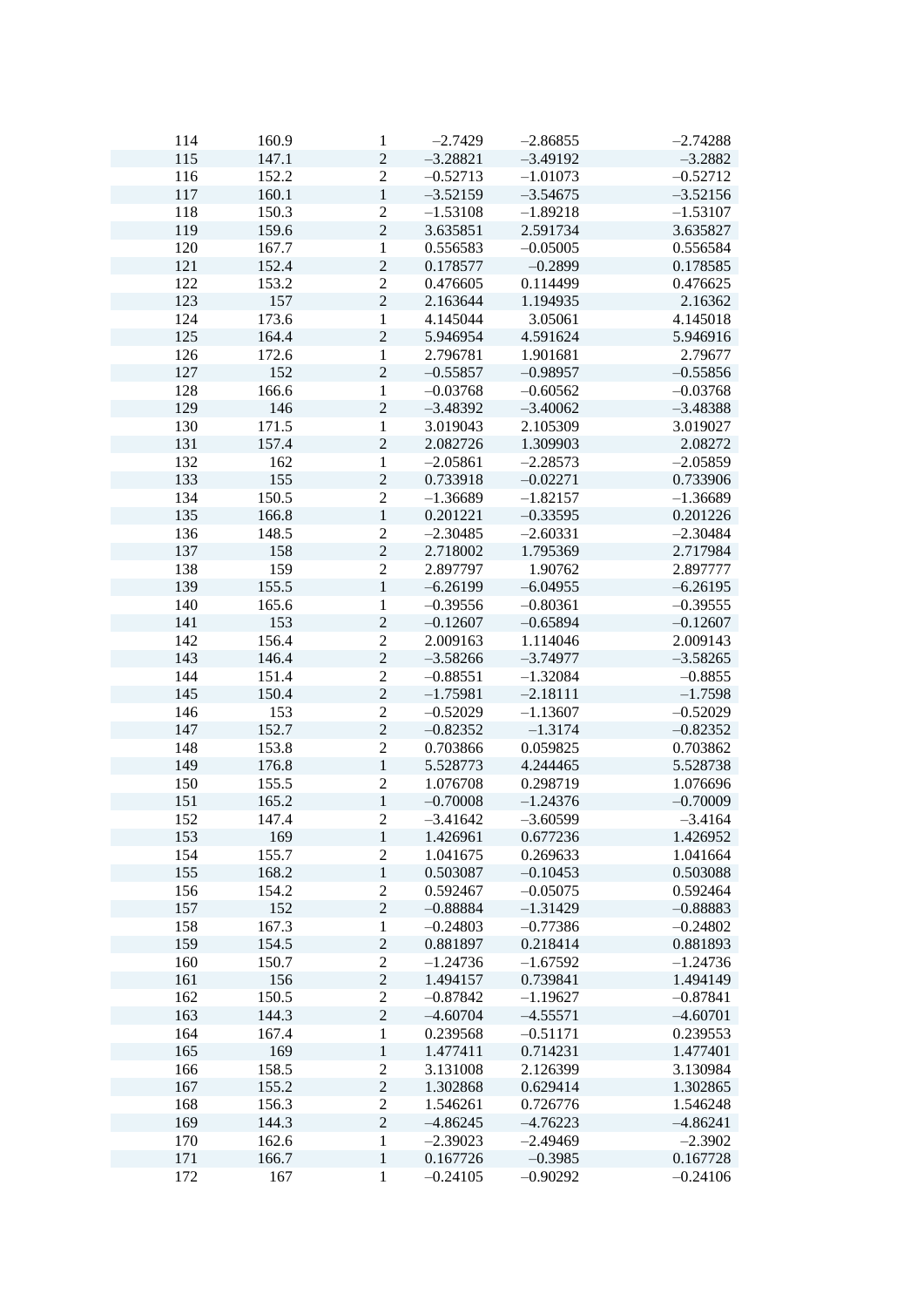| 173 | 159   | $\mathbf{2}$                   | 2.999917   | 2.010582   | 2.999896   |
|-----|-------|--------------------------------|------------|------------|------------|
| 174 | 170   | $\mathbf{1}$                   | 1.923262   | 1.02786    | 1.923243   |
| 175 | 161.4 | $\overline{c}$                 | 4.120059   | 3.032094   | 4.120037   |
|     |       | $\overline{c}$                 |            |            |            |
| 176 | 152.4 |                                | $-0.12634$ | $-0.8127$  | $-0.12635$ |
| 177 | 150.7 | $\overline{c}$                 | $-1.41454$ | $-1.89169$ | $-1.41454$ |
| 178 | 163.6 | $\,1$                          | $-2.05984$ | $-2.3955$  | $-2.05983$ |
| 179 | 152.5 | $\overline{c}$                 | $-0.82233$ | $-1.29179$ | $-0.82232$ |
| 180 | 158   | $\overline{c}$                 | 2.204964   | 1.225943   | 2.204941   |
| 181 | 157.2 | $\mathbf{1}$                   | $-4.92659$ | $-4.84254$ | $-4.92656$ |
| 182 | 149.1 | $\overline{c}$                 | $-1.94904$ | $-2.09275$ | $-1.94902$ |
| 183 | 149.8 | $\overline{2}$                 | $-2.09558$ | $-2.39151$ | $-2.09557$ |
| 184 | 171.8 | $\mathbf{1}$                   | 2.602954   | 1.660004   | 2.602935   |
| 185 | 149.4 | $\overline{2}$                 | $-2.43833$ | $-2.76019$ | $-2.43832$ |
| 186 | 159.9 | 1                              | $-3.99287$ | $-4.07168$ | $-3.99285$ |
| 187 | 171   | $\mathbf{1}$                   | 2.518163   | 1.608648   | 2.518146   |
| 188 | 176.5 | 1                              | 6.114438   | 4.887652   | 6.114408   |
| 189 | 174   | $\mathbf{1}$                   | 3.862523   | 2.671025   | 3.862488   |
| 190 | 146.6 | $\overline{c}$                 | $-3.49647$ | $-3.53052$ | $-3.49644$ |
| 191 | 146.4 | $\overline{c}$                 | $-3.48486$ | $-3.54508$ | $-3.48484$ |
| 192 | 167.5 | $\mathbf{1}$                   | 0.235142   | $-0.35187$ | 0.235144   |
| 193 | 150.4 | $\overline{2}$                 | $-1.04371$ | $-1.52852$ | $-1.04371$ |
| 194 | 147.8 | $\overline{c}$                 | $-3.14007$ | $-3.12452$ | $-3.14003$ |
| 195 | 172.1 | $\mathbf{1}$                   | 2.792406   | 1.888137   | 2.792392   |
| 196 | 149.7 | $\overline{c}$                 | $-1.73759$ | $-2.10479$ | $-1.73758$ |
| 197 | 161.5 | $\mathbf 1$                    | $-3.05826$ | $-3.36983$ | $-3.05825$ |
| 198 | 145.3 | $\overline{c}$                 | $-3.64215$ | $-3.70815$ | $-3.64212$ |
| 199 | 162.9 | $\mathbf{1}$                   | $-2.62561$ | $-2.84375$ | $-2.62559$ |
| 200 | 160.8 | 1                              | $-3.07315$ | $-3.31335$ | $-3.07314$ |
| 201 | 180.7 | $\mathbf{1}$                   | 7.646515   | 6.036575   | 7.646462   |
| 202 | 148.2 | $\overline{c}$                 | $-2.3705$  | $-2.64909$ | $-2.37049$ |
| 203 | 176.4 | $\mathbf 1$                    | 4.925204   | 3.661513   | 4.92517    |
| 204 | 155   | $\overline{c}$                 | 0.771588   | 0.127203   | 0.771586   |
| 205 | 157.2 | $\overline{2}$                 | 2.581802   | 1.843124   | 2.581799   |
| 206 | 147   | $\overline{2}$                 | $-3.13873$ | $-3.23445$ | $-3.1387$  |
| 207 | 147   | $\overline{c}$                 | $-3.02814$ | $-3.25354$ | $-3.02813$ |
| 208 | 152   | $\overline{2}$                 | $-0.15705$ | $-0.7259$  | $-0.15706$ |
| 209 | 167.4 | $\,1$                          | 0.074944   | $-0.45267$ | 0.07495    |
| 210 | 150.8 | $\overline{c}$                 | $-1.4134$  | $-1.76529$ | $-1.41339$ |
| 211 | 144.2 | $\overline{c}$                 | $-4.9173$  | $-4.90306$ | $-4.91727$ |
| 212 | 155   | $\overline{c}$                 | 1.171376   | 0.459578   | 1.171369   |
| 213 | 150.8 | $\overline{c}$                 | $-1.12278$ | $-1.46111$ | $-1.12277$ |
| 214 | 161.3 | $\overline{c}$                 | 3.965331   | 2.83374    | 3.965304   |
| 215 | 154.4 | $\overline{2}$                 | 0.662717   | $-0.01295$ | 0.662712   |
| 216 | 168.3 | $\mathbf{1}$                   | 0.89915    | 0.221764   | 0.899146   |
| 217 | 163.8 | $\mathbf{1}$                   | $-1.29085$ | $-1.52488$ | $-1.29082$ |
| 218 | 173.6 | $\mathbf{1}$                   | 3.662438   | 2.660597   | 3.66242    |
| 219 | 145.9 | $\overline{2}$                 | $-4.4453$  | $-4.45754$ | $-4.44527$ |
|     |       |                                | 1.867084   |            |            |
| 220 | 156.7 | $\overline{c}$<br>$\mathbf{1}$ |            | 1.044949   | 1.867072   |
| 221 | 169.8 |                                | 2.207816   | 1.287456   | 2.207795   |
| 222 | 169.2 | 1                              | 1.587858   | 0.793235   | 1.587846   |
| 223 | 157.7 | $\overline{c}$                 | 2.474273   | 1.615779   | 2.47426    |
| 224 | 175.3 | 1                              | 4.791534   | 3.545106   | 4.791498   |
| 225 | 160.9 | $\,1$                          | $-2.91466$ | $-3.15005$ | $-2.91465$ |
| 226 | 175   | $\,1$                          | 4.539959   | 3.304831   | 4.539925   |
| 227 | 166.3 | $\mathbf{1}$                   | 0.111295   | $-0.50797$ | 0.11129    |
| 228 | 168.3 | $\,1$                          | 1.186721   | 0.4017     | 1.186707   |
| 229 | 176.4 | $\mathbf{1}$                   | 5.140129   | 3.778427   | 5.140086   |
| 230 | 160.3 | $\mathbf{1}$                   | $-3.27654$ | $-3.37785$ | $-3.27651$ |
| 231 | 142.7 | $\overline{c}$                 | $-5.34997$ | $-5.27488$ | $-5.34994$ |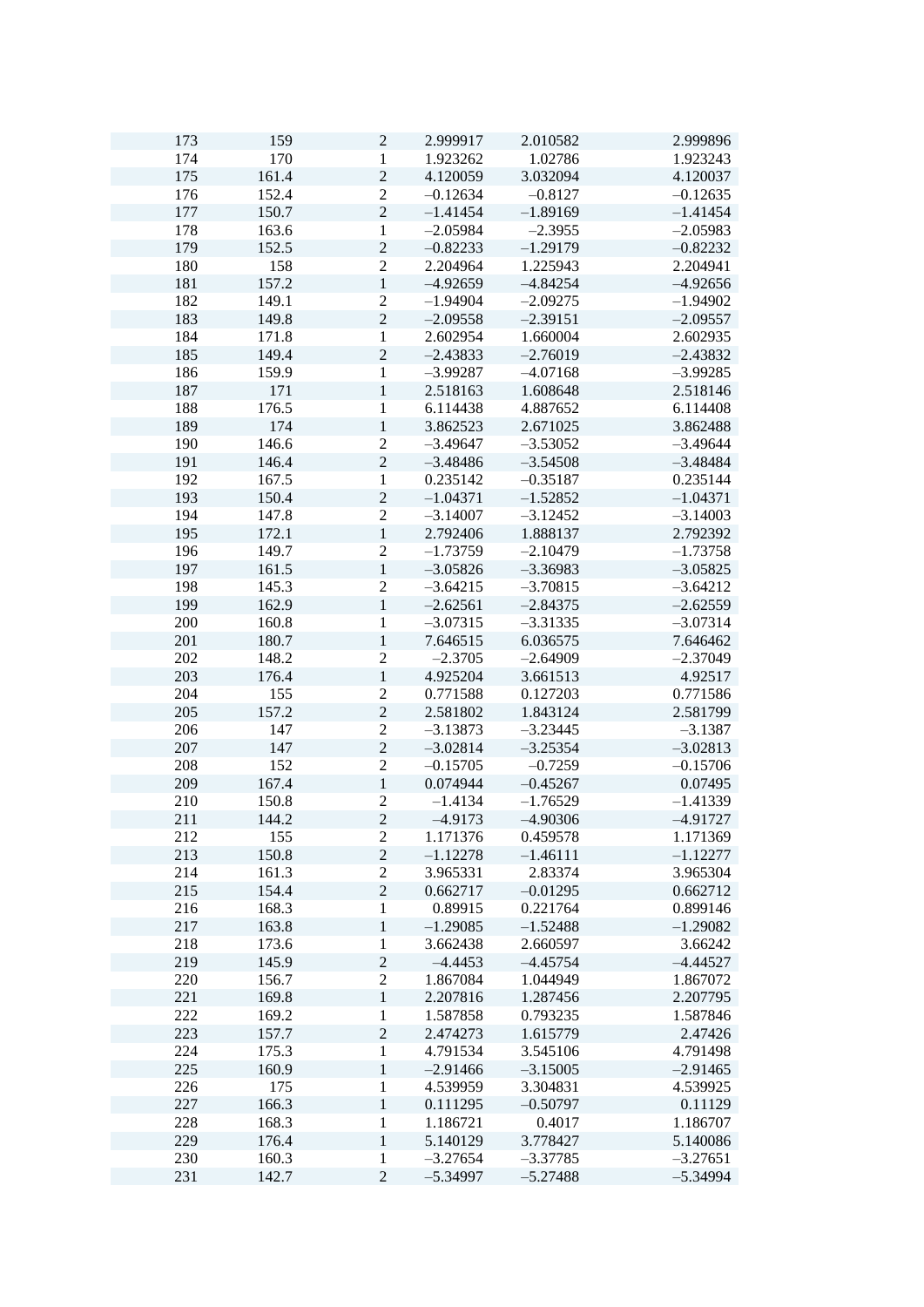| 232 | 170   | $\mathbf{1}$     | 1.49008    | 0.705441   | 1.490071   |
|-----|-------|------------------|------------|------------|------------|
| 233 | 175   | $\overline{2}$   | 11.26498   | 9.239577   | 11.26491   |
|     |       |                  |            |            |            |
| 234 | 166.5 | $\mathbf{1}$     | 0.226622   | $-0.43034$ | 0.226613   |
| 235 | 143.9 | $\overline{c}$   | $-4.44818$ | $-4.3239$  | $-4.44814$ |
| 236 | 158.6 | $\overline{2}$   | 2.608506   | 1.552778   | 2.608477   |
| 237 | 173.5 | $\mathbf 1$      | 3.961231   | 2.84583    | 3.961202   |
| 238 | 148.1 | $\mathbf{2}$     | $-3.26681$ | $-3.4153$  | $-3.26679$ |
| 239 | 168   | $\mathbf{1}$     | 0.441184   | $-0.20119$ | 0.441181   |
| 240 | 163.7 | $\mathbf{1}$     | $-2.05383$ | $-2.58399$ | $-2.05384$ |
| 241 | 159.6 | $\overline{2}$   | 3.484747   | 2.348555   | 3.484715   |
| 242 | 161.8 | $\sqrt{2}$       | 4.417522   | 3.16038    | 4.417483   |
| 243 | 177.6 | $\,1\,$          | 6.020901   | 4.692959   | 6.020864   |
| 244 | 144.9 |                  |            | $-4.61803$ | $-4.76045$ |
|     |       | $\mathbf{2}$     | $-4.76049$ |            |            |
| 245 | 169.4 | $\mathbf{1}$     | 1.753323   | 1.022795   | 1.753317   |
| 246 | 162.3 | $\mathbf{1}$     | $-2.49606$ | $-2.71308$ | $-2.49604$ |
| 247 | 171.6 | $\,1$            | 2.899902   | 2.018672   | 2.899889   |
| 248 | 161.6 | $\sqrt{2}$       | 3.643632   | 2.348103   | 3.64359    |
| 249 | 156.1 | $\overline{c}$   | 1.807686   | 1.084277   | 1.807681   |
| 250 | 158   | $\sqrt{2}$       | 2.595792   | 1.683066   | 2.595776   |
| 251 | 156   | $\mathbf{1}$     | $-5.59223$ | $-5.50652$ | $-5.5922$  |
| 252 | 147.1 | $\overline{2}$   | $-3.85597$ | $-3.86058$ | $-3.85594$ |
| 253 | 158.7 | $\mathbf{1}$     | $-3.44123$ | $-3.56901$ | $-3.44121$ |
| 254 | 157.5 | $\mathbf{1}$     | $-5.43115$ | $-5.30203$ | $-5.43111$ |
| 255 | 151.4 | $\sqrt{2}$       | $-1.24234$ | $-1.6977$  | $-1.24233$ |
| 256 | 143.5 |                  |            |            | $-4.99214$ |
|     |       | $\mathbf{2}$     | $-4.99218$ | $-4.84501$ |            |
| 257 | 162.6 | $\mathbf{1}$     | $-1.8732$  | $-2.19651$ | $-1.87319$ |
| 258 | 150.7 | $\frac{2}{2}$    | $-1.32725$ | $-1.70844$ | $-1.32724$ |
| 259 | 146.8 |                  | $-3.44858$ | $-3.52752$ | $-3.44856$ |
| 260 | 158   | $\overline{2}$   | 2.670811   | 1.671585   | 2.670786   |
| 261 | 172.5 | $\mathbf 1$      | 2.816878   | 1.839653   | 2.816858   |
| 262 | 147.2 | $\mathbf{2}$     | $-3.08525$ | $-3.20877$ | $-3.08522$ |
| 263 | 155.1 | $\overline{2}$   | 1.294592   | 0.624728   | 1.29459    |
| 264 | 163   | $\,1$            | $-2.19531$ | $-2.72898$ | $-2.19531$ |
| 265 | 157.4 | $\overline{2}$   | 2.350307   | 1.525808   | 2.350297   |
| 266 | 149.2 | $\sqrt{2}$       | $-2.26363$ | $-2.65188$ | $-2.26362$ |
| 267 | 150.5 | $\overline{2}$   | $-1.98867$ | $-2.24567$ | $-1.98865$ |
| 268 | 157.5 | $\mathbf{2}$     | 2.329674   | 1.518586   | 2.329665   |
| 269 | 152.7 | $\overline{2}$   | $-0.52208$ | $-1.0416$  | $-0.52207$ |
| 270 |       | $\overline{c}$   |            | 2.45128    | 3.716326   |
|     | 161.2 |                  | 3.716367   |            |            |
| 271 | 147.2 | $\mathbf{2}$     | $-3.16472$ | $-3.36662$ | $-3.1647$  |
| 272 | 143.3 | $\mathbf{2}$     | $-5.36866$ | $-5.22851$ | $-5.36863$ |
| 273 | 157   | $\overline{c}$   | 1.931982   | 1.036619   | 1.931963   |
| 274 | 162.2 | $\overline{2}$   | 4.79353    | 3.496054   | 4.79349    |
| 275 | 168.9 | $\mathbf{1}$     | 1.236126   | 0.525038   | 1.236121   |
| 276 | 164.7 | $\mathbf{1}$     | $-1.11006$ | $-1.55247$ | $-1.11005$ |
| 277 | 153   | $\mathbf 1$      | $-7.34037$ | $-6.80926$ | $-7.34031$ |
| 278 | 154.6 | $\mathbf{2}$     | 1.0261     | 0.256062   | 1.026086   |
| 279 | 161   | $\sqrt{2}$       | 4.227423   | 3.045573   | 4.22739    |
| 280 | 158.1 | $\boldsymbol{2}$ | 2.647277   | 1.643621   | 2.647252   |
| 281 | 147.6 | $\sqrt{2}$       | $-2.65492$ | $-2.62475$ | $-2.65488$ |
| 282 | 150   | $\mathbf{2}$     | $-1.24558$ | $-1.59235$ | $-1.24557$ |
|     |       | $\,1\,$          |            |            |            |
| 283 | 170.1 |                  | 1.7788     | 1.071129   | 1.778798   |
| 284 | 167.2 | $\,1\,$          | 0.367338   | $-0.24627$ | 0.367337   |
| 285 | 162.2 | $\overline{c}$   | 5.326683   | 3.975125   | 5.326639   |
| 286 | 153.8 | $\sqrt{2}$       | $-0.06692$ | $-0.69159$ | $-0.06693$ |
| 287 | 170   | $\mathbf{1}$     | 1.82036    | 0.98153    | 1.820346   |
| 288 | 168.8 | $\,1\,$          | 1.082337   | 0.256734   | 1.08232    |
| 289 | 166.5 | $\mathbf{1}$     | 0.068065   | $-0.52752$ | 0.068064   |
| 290 | 164.2 | $\,1$            | $-2.06188$ | $-2.36767$ | $-2.06187$ |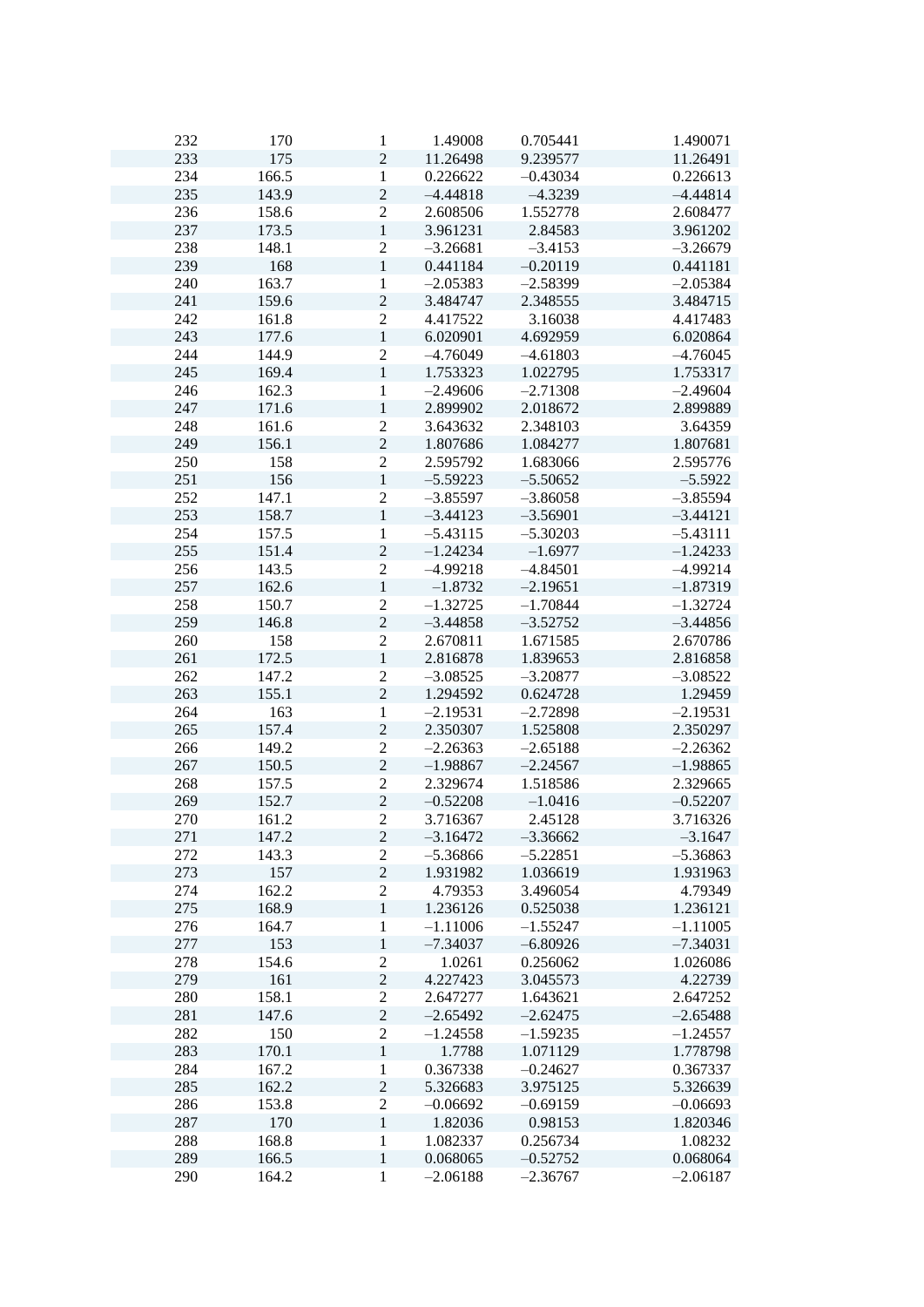| 291 | 151.7 | $\mathbf{2}$     | $-0.79666$ | $-1.34921$ | $-0.79666$ |
|-----|-------|------------------|------------|------------|------------|
| 292 | 159.6 | $\mathbf{1}$     | $-4.09042$ | $-4.17578$ | $-4.0904$  |
| 293 | 159.8 | $\mathbf 2$      | 3.981896   | 2.893748   | 3.981869   |
| 294 | 141.1 | $\sqrt{2}$       | $-7.01479$ | $-6.64449$ | $-7.01473$ |
| 295 | 162   | $\overline{c}$   | 5.273828   | 4.012275   | 5.273791   |
|     |       | $\overline{2}$   |            |            |            |
| 296 | 152.9 |                  | $-0.42632$ | $-1.01131$ | $-0.42633$ |
| 297 | 163.3 | $\mathbf{1}$     | $-1.52292$ | $-1.85876$ | $-1.52291$ |
| 298 | 161.1 | $\overline{c}$   | 3.958195   | 2.793298   | 3.958164   |
| 299 | 164   | $\overline{2}$   | 5.693828   | 4.412553   | 5.693795   |
| 300 | 159   | $\overline{2}$   | 2.673237   | 1.675487   | 2.673215   |
| 301 | 168.4 | $\mathbf{1}$     | 1.043407   | 0.273079   | 1.043395   |
| 302 | 155.6 | $\sqrt{2}$       | 1.311675   | 0.581959   | 1.311668   |
| 303 | 168.6 | $\,1$            | 0.891536   | 0.300149   | 0.89154    |
|     |       |                  |            |            |            |
| 304 | 172.3 | 1                | 2.979658   | 1.926378   | 2.979631   |
| 305 | 155   | $\sqrt{2}$       | 1.829658   | 1.149241   | 1.829655   |
| 306 | 144   | $\sqrt{2}$       | $-4.98837$ | $-4.76508$ | $-4.98833$ |
| 307 | 149.2 | $\overline{c}$   | $-1.75632$ | $-2.09253$ | $-1.75631$ |
| 308 | 157.4 | $\sqrt{2}$       | 1.818922   | 0.85617    | 1.818898   |
| 309 | 153.4 | $\overline{2}$   | $-0.21389$ | $-0.69822$ | $-0.21388$ |
| 310 | 155.3 | $\overline{c}$   | 1.168732   | 0.368725   | 1.168717   |
| 311 | 151   | $\sqrt{2}$       | $-1.48444$ | $-1.83016$ | $-1.48442$ |
|     |       |                  |            |            |            |
| 312 | 162.5 | $\mathbf{1}$     | $-2.43669$ | $-2.59189$ | $-2.43666$ |
| 313 | 161   | $\overline{2}$   | 3.964014   | 2.808224   | 3.963984   |
| 314 | 159   | $\mathbf{1}$     | $-3.73266$ | $-3.85261$ | $-3.73264$ |
| 315 | 173.9 | $\mathbf{1}$     | 4.249157   | 3.012836   | 4.249119   |
| 316 | 175.8 | 1                | 4.916761   | 3.728853   | 4.916732   |
| 317 | 161.1 | $\mathbf 2$      | 4.129907   | 3.058912   | 4.129884   |
| 318 | 156.3 | $\mathbf{2}$     | 1.686946   | 0.872035   | 1.686933   |
| 319 | 148.9 | $\overline{c}$   | $-2.45689$ | $-2.74386$ | $-2.45688$ |
|     |       |                  |            |            |            |
| 320 | 157.3 | $\sqrt{2}$       | 2.041359   | 1.183737   | 2.041345   |
| 321 | 163.9 | $\mathbf{1}$     | $-1.49311$ | $-1.95271$ | $-1.49311$ |
| 322 | 158.7 | $\mathbf 1$      | $-4.71932$ | $-4.73334$ | $-4.71929$ |
| 323 | 167.3 | $\mathbf{1}$     | 0.251413   | $-0.33884$ | 0.251414   |
| 324 | 173.5 | $\mathbf{1}$     | 4.103992   | 2.91322    | 4.103956   |
| 325 | 166.1 | $\mathbf{1}$     | $-0.99634$ | $-1.52475$ | $-0.99634$ |
| 326 | 156.8 | $\sqrt{2}$       | 2.029271   | 1.212993   | 2.02926    |
| 327 | 154.5 | $\sqrt{2}$       | 0.52136    | $-0.07871$ | 0.521361   |
|     | 167.1 |                  | 0.676316   |            | 0.676311   |
| 328 |       | $\mathbf{1}$     |            | 0.024125   |            |
| 329 | 154.5 | $\overline{c}$   | 1.152656   | 0.386641   | 1.152643   |
| 330 | 170.2 | 1                | 1.348445   | 0.529256   | 1.348432   |
| 331 | 160   | $\,1\,$          | $-3.13699$ | $-3.30522$ | $-3.13697$ |
| 332 | 161.5 | $\mathbf{1}$     | $-2.41451$ | $-2.56518$ | $-2.41449$ |
| 333 | 157.7 | $\sqrt{2}$       | 2.06094    | 1.240899   | 2.060931   |
| 334 | 157.1 | $\sqrt{2}$       | 1.607725   | 0.779626   | 1.607713   |
| 335 | 160   | $\sqrt{2}$       | 3.306839   | 2.138173   | 3.306804   |
| 336 | 143   | $\overline{c}$   | $-5.66294$ | $-5.51733$ | $-5.66291$ |
|     |       | $\overline{c}$   | 0.488811   |            |            |
| 337 | 154.2 |                  |            | $-0.13818$ | 0.488809   |
| 338 | 149   | $\overline{c}$   | $-2.39723$ | $-2.62249$ | $-2.39721$ |
| 339 | 153.3 | $\overline{c}$   | 0.313428   | $-0.32092$ | 0.313423   |
| 340 | 166.2 | 1                | $-0.24779$ | $-0.73577$ | $-0.24779$ |
| 341 | 159.1 | $\sqrt{2}$       | 2.79805    | 1.977876   | 2.798045   |
| 342 | 148.2 | $\boldsymbol{2}$ | $-2.46861$ | $-2.67062$ | $-2.46859$ |
| 343 | 160.5 | $\overline{c}$   | 3.740187   | 2.608599   | 3.740157   |
| 344 | 167   | $\,1$            | 0.230919   | $-0.37487$ | 0.230917   |
| 345 | 145   | $\sqrt{2}$       | $-4.19296$ | $-4.25047$ | $-4.19293$ |
|     |       |                  |            |            |            |
| 346 | 149.9 | $\sqrt{2}$       | $-2.22435$ | $-2.45201$ | $-2.22433$ |
| 347 | 154.5 | $\sqrt{2}$       | 0.455614   | $-0.24456$ | 0.455605   |
| 348 | 150   | $\overline{2}$   | $-2.12012$ | $-2.27245$ | $-2.12009$ |
| 349 | 156.3 | $\overline{2}$   | 1.964729   | 1.168326   | 1.964718   |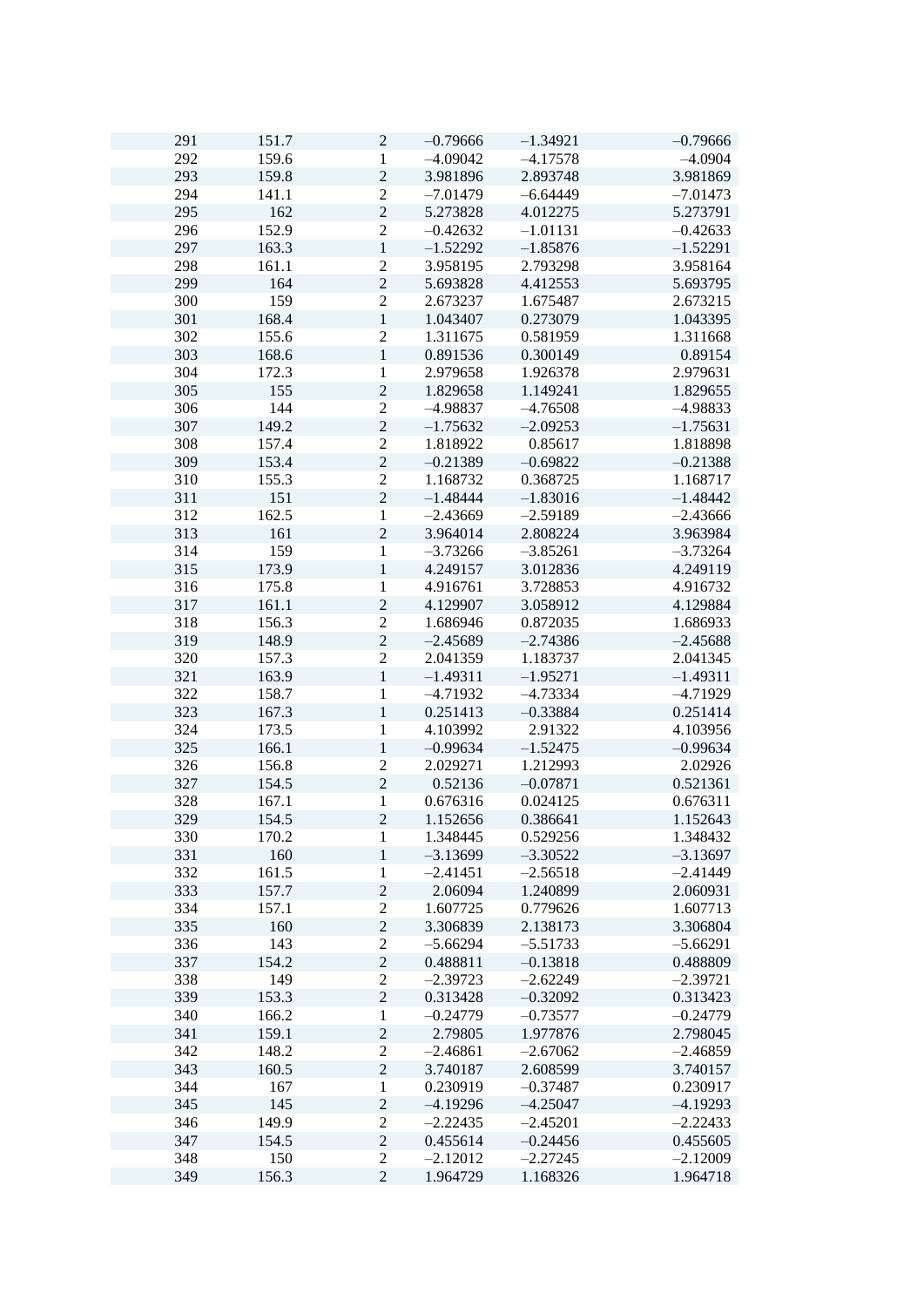| 350 | 151.2 | $\overline{c}$   | $-1.16555$ | $-1.50578$ | $-1.16553$ |
|-----|-------|------------------|------------|------------|------------|
|     |       |                  |            |            |            |
| 351 | 148.8 | $\sqrt{2}$       | $-2.86384$ | $-2.8747$  | $-2.8638$  |
| 352 | 149   | $\sqrt{2}$       | $-2.48394$ | $-2.69361$ | $-2.48391$ |
| 353 | 157.5 | $\,1\,$          | $-4.74444$ | $-4.65251$ | $-4.74441$ |
| 354 | 171   | $\,1\,$          | 2.583529   | 1.691521   | 2.583513   |
| 355 | 159.8 | $\overline{2}$   | 3.270434   | 2.219603   | 3.27041    |
| 356 | 160.3 | $\,1\,$          | $-4.20242$ | $-4.28687$ | $-4.20239$ |
| 357 | 157.3 | $\overline{c}$   | 1.968847   | 1.086998   | 1.968831   |
| 358 | 141   | $\overline{2}$   | $-6.60302$ | $-6.3019$  | $-6.60298$ |
|     |       |                  |            |            |            |
| 359 | 170.5 | $\,1$            | 1.98216    | 1.18736    | 1.982152   |
| 360 | 152   | $\sqrt{2}$       | $-0.5906$  | $-1.1182$  | $-0.5906$  |
| 361 | 172.7 | $\mathbf 1$      | 3.410257   | 2.378857   | 3.410233   |
| 362 | 166.5 | $\mathbf{1}$     | 0.112594   | $-0.47506$ | 0.112592   |
| 363 | 170.4 | $\mathbf 1$      | 2.16791    | 1.226758   | 2.167888   |
| 364 | 155   | $\overline{2}$   | 1.099184   | 0.458434   | 1.099184   |
| 365 | 162.2 | $\,1\,$          | $-2.12778$ | $-2.445$   | $-2.12777$ |
| 366 | 152.4 | $\overline{c}$   | $-0.52256$ | $-1.05327$ | $-0.52256$ |
|     |       | $\overline{2}$   |            |            |            |
| 367 | 143.8 |                  | $-5.02455$ | $-4.89472$ | $-5.02451$ |
| 368 | 165.7 | $\mathbf{1}$     | $-0.20362$ | $-0.76878$ | $-0.20362$ |
| 369 | 164.5 | $\overline{2}$   | 6.203959   | 4.806974   | 6.203917   |
| 370 | 155   | $\overline{2}$   | 0.728464   | $-0.01324$ | 0.728453   |
| 371 | 170.7 | $\mathbf{1}$     | 2.435628   | 1.544218   | 2.435611   |
| 372 | 165   | $\,1\,$          | $-0.51373$ | $-0.9086$  | $-0.51372$ |
| 373 | 155.2 | $\,1\,$          | $-6.09457$ | $-5.8414$  | $-6.09452$ |
| 374 | 158   | $\boldsymbol{2}$ | 2.300954   | 1.426587   | 2.30094    |
| 375 | 164.6 | $\mathbf 1$      | $-0.92647$ | $-1.37647$ | $-0.92647$ |
|     |       |                  |            |            |            |
| 376 | 148.4 | $\sqrt{2}$       | $-2.26126$ | $-2.46498$ | $-2.26124$ |
| 377 | 163.7 | $\,1$            | $-1.44144$ | $-1.77135$ | $-1.44142$ |
| 378 | 158.1 | $\overline{c}$   | 2.675475   | 1.818509   | 2.675464   |
| 379 | 144.4 | $\overline{c}$   | $-4.39982$ | $-4.32763$ | $-4.39979$ |
| 380 | 150.7 | $\overline{2}$   | $-1.60954$ | $-1.98812$ | $-1.60953$ |
| 381 | 162.3 | $\overline{2}$   | 5.470681   | 4.162905   | 5.470641   |
| 382 | 154.2 | $\,1$            | $-6.86883$ | $-6.37274$ | $-6.86877$ |
| 383 | 147   | $\overline{2}$   | $-3.47101$ | $-3.52401$ | $-3.47098$ |
| 384 | 148.8 | $\overline{c}$   | $-2.18329$ | $-2.4751$  | $-2.18328$ |
|     |       |                  |            |            |            |
| 385 | 147.5 | $\overline{2}$   | $-3.47027$ | $-3.59459$ | $-3.47025$ |
| 386 | 167.5 | $\mathbf{1}$     | 0.477476   | $-0.14007$ | 0.477475   |
| 387 | 170.5 | $\mathbf{1}$     | 2.191934   | 1.294043   | 2.191916   |
| 388 | 174.7 | $\mathbf{1}$     | 4.365215   | 3.226389   | 4.365188   |
| 389 | 156   | $\mathbf 2$      | 1.478439   | 0.720086   | 1.47843    |
| 390 | 157.5 | 1                | $-5.38651$ | $-5.3077$  | $-5.38647$ |
| 391 | 167.7 | $\,1\,$          | 0.687991   | 0.01886    | 0.687986   |
| 392 | 158   | $\mathbf{2}$     | 2.377668   | 1.527085   | 2.377658   |
| 393 | 148.9 | $\overline{c}$   | $-2.17868$ | $-2.501$   | $-2.17867$ |
|     |       |                  |            |            |            |
| 394 | 154.7 | $\overline{2}$   | 1.087236   | 0.4031     | 1.08723    |
| 395 | 159.3 | $\mathbf{1}$     | $-4.78187$ | $-4.78392$ | $-4.78184$ |
| 396 | 153.2 | $\overline{c}$   | $-0.59752$ | $-1.11762$ | $-0.59751$ |
| 397 | 172   | $\,1\,$          | 2.745201   | 1.857894   | 2.745188   |
| 398 | 147.3 | $\mathbf{2}$     | $-3.18436$ | $-3.33922$ | $-3.18434$ |
| 399 | 166.7 | $\sqrt{2}$       | 7.271757   | 5.776187   | 7.271712   |
| 400 | 154   | $\overline{2}$   | 0.790337   | 0.181325   | 0.790337   |
| 401 | 155   | $\mathbf{1}$     | $-7.14696$ | $-6.82859$ | $-7.14692$ |
| 402 | 169.9 | $\mathbf{1}$     | 1.101483   | 0.357389   | 1.101477   |
|     |       |                  |            |            |            |
| 403 | 166   | $\mathbf{1}$     | $-0.36172$ | $-1.09273$ | $-0.36174$ |
| 404 | 177.6 | $\,1\,$          | 6.399908   | 4.951717   | 6.399861   |
| 405 | 158.7 | $\sqrt{2}$       | 2.733867   | 1.813902   | 2.733852   |
| 406 | 157.7 | $\mathbf 1$      | $-4.26015$ | $-4.11572$ | $-4.26011$ |
| 407 | 155   | $\overline{c}$   | 0.654327   | $-0.0506$  | 0.65432    |
| 408 | 160.6 | $\overline{2}$   | 4.284666   | 3.194603   | 4.284641   |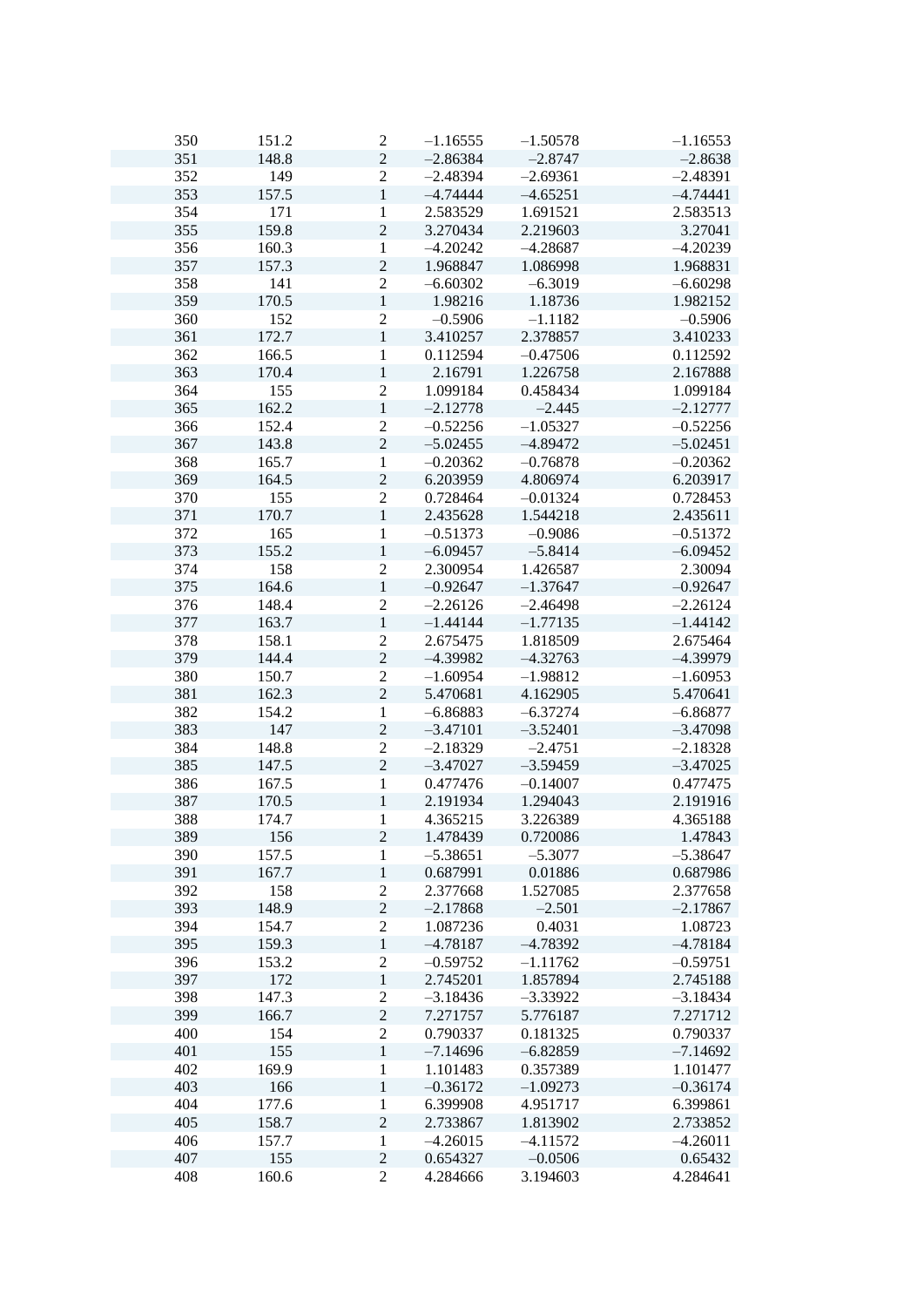| 409 | 167.7 | $\boldsymbol{2}$ | 8.232651   | 6.724935   | 8.232609   |
|-----|-------|------------------|------------|------------|------------|
| 410 | 162.5 | $\boldsymbol{2}$ | 4.299807   | 2.995882   | 4.299766   |
| 411 | 150.9 | $\overline{c}$   | $-1.21063$ | $-1.64748$ | $-1.21063$ |
| 412 | 143.6 | $\sqrt{2}$       | $-4.5838$  | $-4.59687$ | $-4.58377$ |
| 413 | 157.9 | $\overline{c}$   | 1.91531    | 1.148568   | 1.915306   |
| 414 | 166.5 | $\,1$            | $-0.39501$ | $-0.9192$  | $-0.39501$ |
| 415 | 163.8 | $\,1\,$          | $-1.63951$ | $-2.05128$ | $-1.63951$ |
| 416 | 159.3 | $\overline{c}$   | 3.142313   | 2.028204   | 3.142281   |
| 417 | 165   | $\mathbf{1}$     | $-0.72021$ | $-1.22241$ | $-0.72021$ |
| 418 | 148.5 | $\overline{2}$   | $-3.01283$ | $-3.10957$ | $-3.0128$  |
| 419 | 143.5 | $\overline{2}$   | $-5.47935$ | $-5.27933$ | $-5.47931$ |
| 420 | 167.2 | $\,1$            | 0.477959   | $-0.0619$  | 0.477965   |
| 421 | 149.7 | $\overline{2}$   | $-2.40622$ | $-2.67916$ |            |
|     |       |                  |            |            | $-2.4062$  |
| 422 | 161   | 1                | $-2.99412$ | $-3.04986$ | $-2.99409$ |
| 423 | 162.5 | $\overline{c}$   | 4.901066   | 3.692715   | 4.901035   |
| 424 | 153.2 | $\sqrt{2}$       | $-0.43913$ | $-1.07952$ | $-0.43914$ |
| 425 | 147.2 | $\overline{c}$   | $-3.70123$ | $-3.89507$ | $-3.70122$ |
| 426 | 151.5 | $\sqrt{2}$       | $-0.89703$ | $-1.41036$ | $-0.89703$ |
| 427 | 168.5 | $\mathbf{1}$     | 1.232579   | 0.482054   | 1.232568   |
| 428 | 167.3 | $\mathbf{1}$     | 0.295155   | $-0.23508$ | 0.295161   |
| 429 | 153.7 | $\overline{2}$   | 0.214619   | $-0.40269$ | 0.214616   |
| 430 | 163.7 | $\mathbf{1}$     | $-1.3479$  | $-1.64753$ | $-1.34788$ |
| 431 | 159   | $\overline{2}$   | 3.181259   | 2.180983   | 3.181237   |
| 432 | 172.9 | $\,1$            | 3.547264   | 2.622886   | 3.547251   |
| 433 | 163.8 | $\overline{2}$   | 5.429093   | 3.969293   | 5.429042   |
| 434 | 163   | 1                | $-2.02113$ | $-2.4082$  | $-2.02113$ |
| 435 | 159   | $\mathbf 2$      | 3.239182   | 2.349193   | 3.239171   |
| 436 | 147.1 | $\sqrt{2}$       | $-4.2494$  | $-4.47434$ | $-4.24938$ |
| 437 | 152.4 | $\overline{c}$   | $-0.86213$ | $-1.42841$ | $-0.86213$ |
| 438 | 149   | $\sqrt{2}$       | $-1.91982$ | $-2.17992$ | $-1.9198$  |
| 439 | 159.4 | $\mathbf{1}$     | $-3.53482$ | $-3.60642$ | $-3.5348$  |
|     |       |                  |            |            |            |
| 440 | 159.7 | $\,1$            | $-3.7029$  | $-3.88918$ | $-3.70289$ |
| 441 | 172   | $\mathbf{1}$     | 2.753309   | 1.856193   | 2.753295   |
| 442 | 168.7 | $\mathbf 1$      | 0.783916   | $-0.05554$ | 0.783898   |
| 443 | 164.9 | $\overline{2}$   | 6.589681   | 5.073734   | 6.589629   |
| 444 | 161.3 | $\sqrt{2}$       | 4.083039   | 2.948932   | 4.083012   |
| 445 | 165.1 | $\,1$            | $-1.65405$ | $-2.15969$ | $-1.65404$ |
| 446 | 168.4 | $\mathbf{1}$     | 1.41095    | 0.590569   | 1.410934   |
| 447 | 148.4 | $\overline{c}$   | $-2.54247$ | $-2.75855$ | $-2.54245$ |
| 448 | 176.5 | 1                | 5.249938   | 3.905768   | 5.249897   |
| 449 | 162   | $\,1$            | $-2.52434$ | $-2.74681$ | $-2.52432$ |
| 450 | 155   | $\sqrt{2}$       | 0.299642   | $-0.18844$ | 0.299655   |
| 451 | 174.3 | $\mathbf 1$      | 3.943985   | 2.916386   | 3.943965   |
| 452 | 155.7 | $\sqrt{2}$       | 1.518927   | 0.881277   | 1.518929   |
| 453 | 179.8 | $\mathbf{1}$     | 7.005733   | 5.532952   | 7.00569    |
| 454 | 165   | $\mathbf{1}$     | $-0.61936$ | $-1.10736$ | $-0.61936$ |
| 455 | 175.4 | $\mathbf{1}$     | 4.581517   | 3.372678   | 4.581485   |
| 456 | 159.2 | 1                | $-3.88861$ | $-4.06037$ | $-3.88859$ |
| 457 | 171.1 | $\,1\,$          | 2.074971   | 1.246919   | 2.074961   |
| 458 | 169.8 | $\mathbf 1$      | 1.833375   | 1.02782    | 1.833364   |
| 459 | 162   | $\mathbf{1}$     | $-2.61018$ | $-2.90544$ | $-2.61017$ |
| 460 | 158.1 |                  | 2.533989   |            | 2.533976   |
|     |       | $\boldsymbol{2}$ |            | 1.655726   |            |
| 461 | 166.5 | $\overline{c}$   | 7.271885   | 5.603633   | 7.271824   |
| 462 | 150   | $\overline{c}$   | $-1.30193$ | $-1.75224$ | $-1.30193$ |
| 463 | 153.6 | $\sqrt{2}$       | 0.374472   | $-0.14939$ | 0.374478   |
| 464 | 161.6 | $\mathbf{1}$     | $-2.9877$  | $-3.23565$ | $-2.98768$ |
| 465 | 154   | $\mathbf 2$      | $-0.06267$ | $-0.68744$ | $-0.06267$ |
| 466 | 155.2 | $\overline{2}$   | 1.025276   | 0.372814   | 1.025275   |
| 467 | 149   | $\sqrt{2}$       | $-2.58447$ | $-2.798$   | $-2.58445$ |